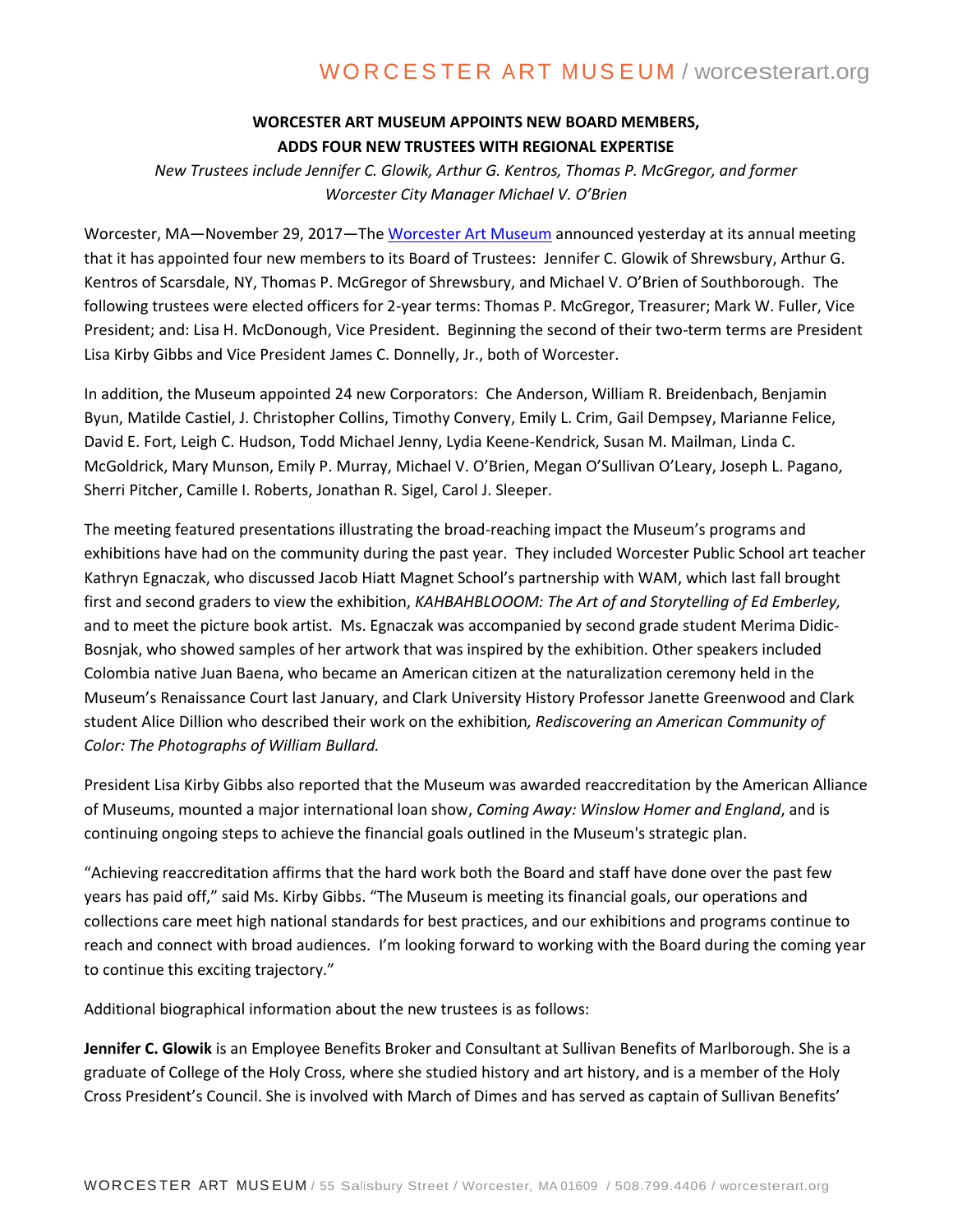## WORCESTER ART MUSEUM / worcesterart.org

March for Babies team. Glowick has served WAM as a Corporator since 2014 and was president of the Members' Council 2015-2016. She has also been involved in WAM's recent fundraisers, including as co-chair of Corporators Ball 2015: Festival of Lanterns. She lives in Shrewsbury with her fiancé, Daniel.

**Arthur G. Kentros** is Vice President of the Legal Department at IBM. Prior to this appointment, he held a succession of assignments in the IBM Legal Department, including heading the worldwide Contracts and Negotiations organization from 2000-2008 and managing IBM's worldwide Legal Resource Centers, which train newly-hired attorneys. Kentros was raised in Worcester and has been a trustee at Worcester Academy since 2007. He and his wife, Mary, reside in Scarsdale, NY and are members of the Museum's Salisbury Society.

**Thomas P. McGregor** is Senior Vice President and Regional Commercial Banking Executive at United Bank where he leads all commercial banking activity in Central and Eastern Massachusetts. He previously held similar positions for Santander and Bank of America in the Worcester Region. McGregor serves as a trustee for Mechanics Hall, YOU Inc., Worcester Regional Research Bureau, and Red Cross Central Massachusetts. He has been a WAM Corporator since 2015 and serves on the Finance Committee, and will now serve as WAM's Treasurer. He resides in Shrewsbury with his wife, Beth, and their three children.

**Michael V. O'Brien** is the Executive Vice President of WinnCompanies, a Boston-based property developer that owns several properties in Worcester, including the Canal Lofts and Voke Lofts. Prior to his position at WinnCompanies, O'Brien was Worcester's City Manager from 2004 to 2014. During his successful tenure, he focused on several large-scale projects in Worcester, including the revitalization of the city's downtown. Since 2016, he has been a member of the Board of Trustees and Building Authority of the University of Massachusetts, his alma mater. He resides in Southborough with his wife, Beata, a former WAM Corporator.

#### **About the Worcester Art Museum**

Founded in 1896, the Worcester Art Museum's encyclopedic 37,500 piece collection covers 51 centuries of art. Highlights include the Medieval Chapter House, Renaissance Court, and Worcester Hunt Mosaic, as well as the recently integrated John Woodman Higgins Armory Collection of arms and armor. The Museum is internationally known for its collection of European and American art. It was the first in America to acquire paintings by Monet and Gauguin and one of the first to collect photography. As the first U.S. museum to focus on collaborating with local schools, it has been at the forefront of engaging audiences and giving them a meaningful and personal experience.

The Worcester Art Museum, located at 55 Salisbury Street in Worcester, MA, is open Wednesday through Sunday from 10 a.m. to 4 p.m. and every third Thursday from 10 a.m. to 8 p.m. Admission is \$16 for adults, \$6 for children 4-17, \$14 for seniors 65+, and \$14 for college students with ID. Members and children under four are free. Parking is free. For more information, visit [worcesterart.org.](http://www.worcesterart.org/)